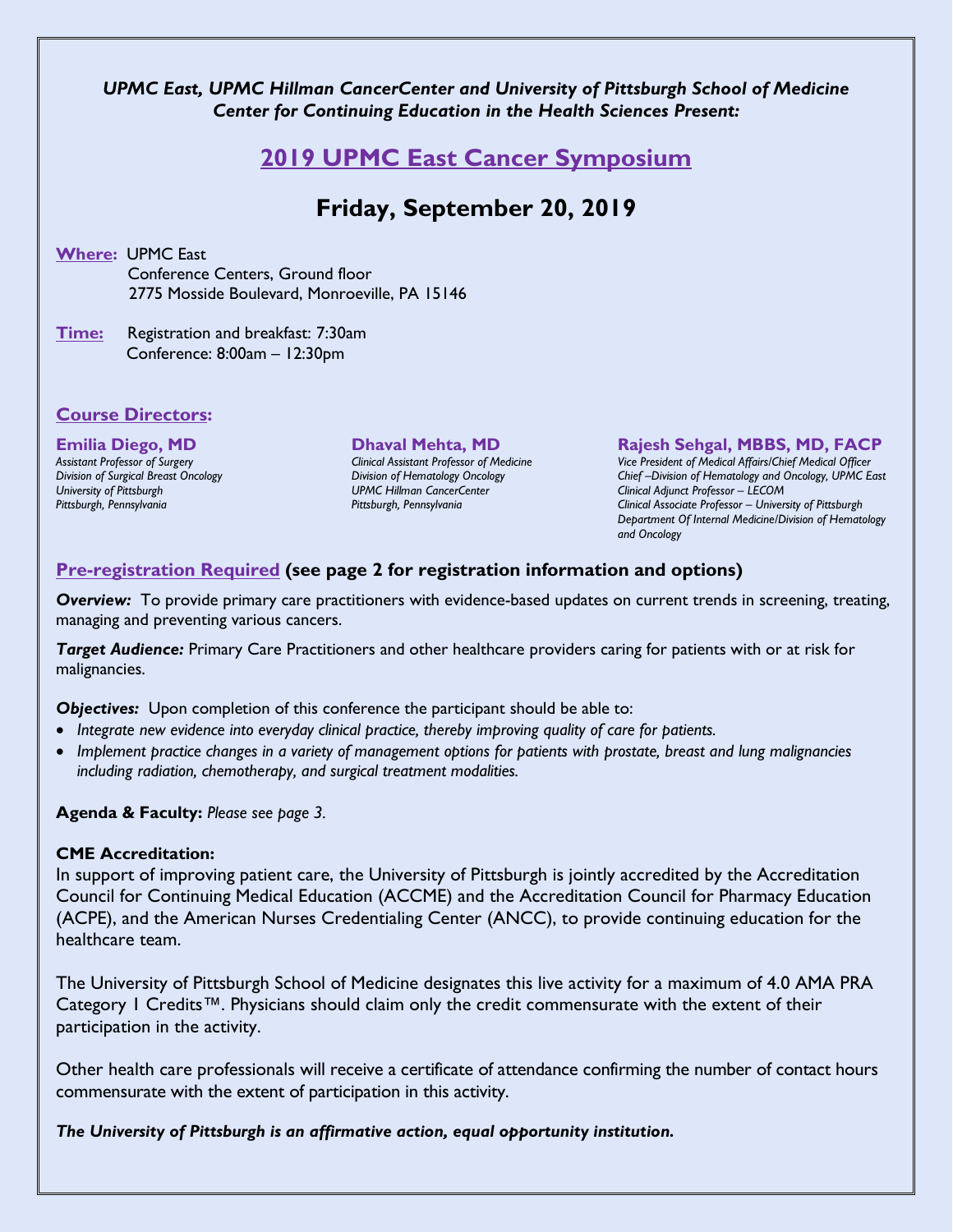**Pre-registration is required – please either register electronically by following the link below (you will need to first create an account) or submit the form below to Alex Hill (hillac3@upmc.edu)**

## **REGISTRATION FORM**

*2019 UPMC East Cancer Symposium Friday, September 20, 2019 Registration and breakfast begin at 7:30am Lectures: 8:00 a.m. – 12:30 p.m. UPMC East Conference Centers 2775 Mosside Boulevard Monroeville, PA 15146*

**Electronic Registration Link**: <https://cce.upmc.com/UPMCEastCancerSymposium>

#### **Paper Registration:**

Name: Degree/Credentials: Specialty: Address:

Phone Number: E-Mail Address: Institution/Practice Site:

*\*PLEASE PRINT LEGIBLY\**

## **Registration Deadline:**

September 17, 2019

## **Registration Fee:**

There is no fee to participate in the Symposium.

Please scan paper registration form to [hillac3@upmc.edu](mailto:hillac3@upmc.edu)

*Participation by all individuals is encouraged. Advance notification of any special needs will help us provide better service. Please notify us of your needs at least one week in advance of the program by calling Alex Hill at 412-357-3175.* 

*Sponsored by UPMC East, UPMC Hillman CancerCenter and University of Pittsburgh School of Medicine Center for Continuing Education in the Health Sciences. UPMC East reserves the right to make changes to any components of the program as necessary.*

*All individuals in a position to control the content of this education activity are required to disclose all relevant financial relationships with any proprietary entity producing, marketing, re-selling, or distributing health care goods or services, used on, or consumed by, patients.*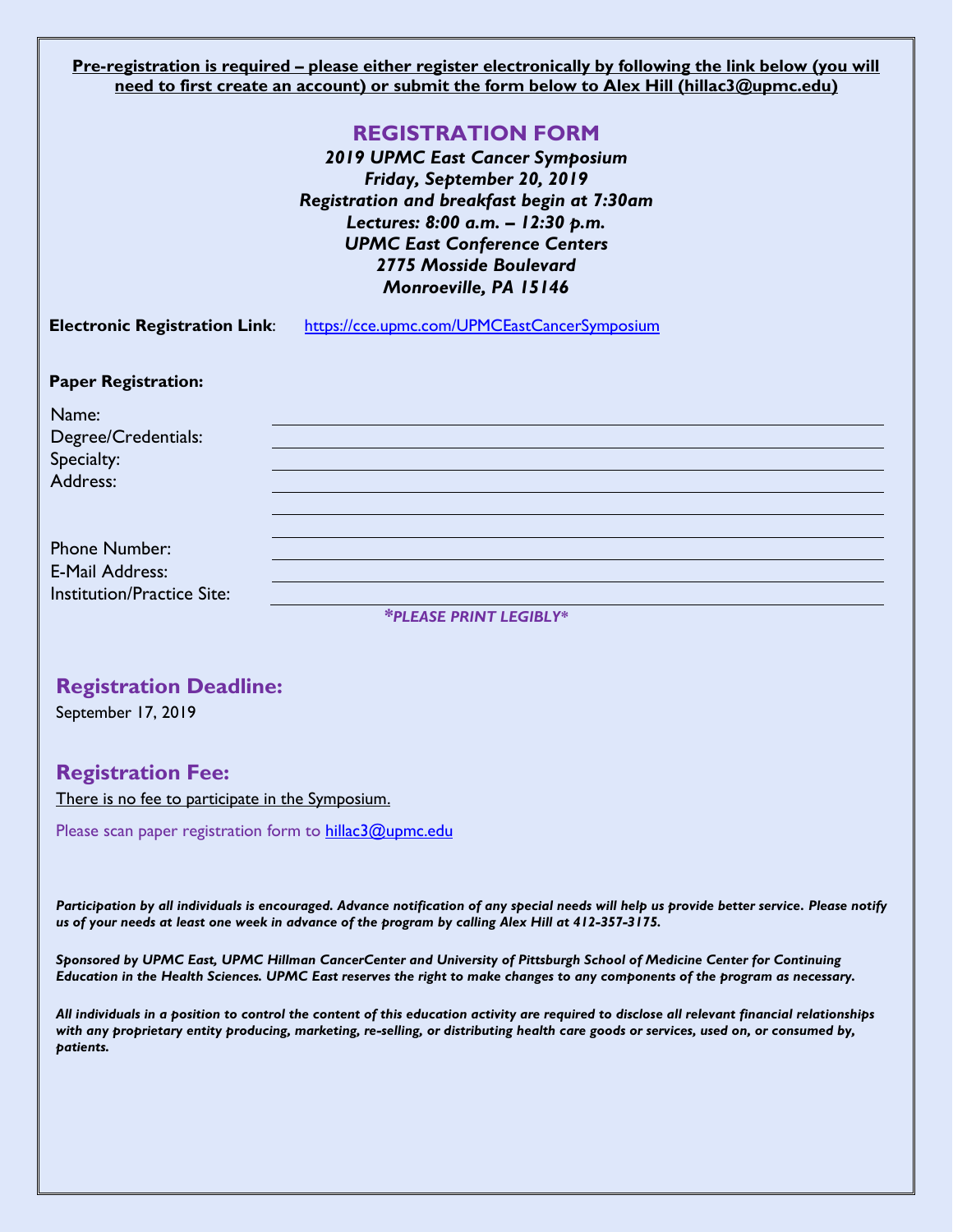| <b>Time</b>               | <b>Topic</b>                                                                                    | <b>Speaker</b>                                                                                                                                                                                                                                                                                         |
|---------------------------|-------------------------------------------------------------------------------------------------|--------------------------------------------------------------------------------------------------------------------------------------------------------------------------------------------------------------------------------------------------------------------------------------------------------|
|                           |                                                                                                 |                                                                                                                                                                                                                                                                                                        |
| $7:30$ a.m.               | <b>Registration and Breakfast</b>                                                               |                                                                                                                                                                                                                                                                                                        |
| 8:00 a.m.                 | <b>Welcome and Introduction</b>                                                                 | Kotayya Kondaveeti, MD<br>Vice President, Network and Business Development<br>UPMC East, Monroeville, PA                                                                                                                                                                                               |
|                           |                                                                                                 | Mark O'Hern<br>President, UPMC East and UPMC McKeesport                                                                                                                                                                                                                                                |
| 8:10 a.m.                 | <b>Immunotherapy in Breast Cancer</b>                                                           | Leisha Emens, MD, PhD<br>Professor of Medicine in Hematology/Oncology<br>Co-leader of the Immunology and Immunotherapy<br>Program<br>Director of Translational Immunotherapy for the<br>Women's Cancer Research Center (WCRC)<br><b>UPMC Hillman Cancer Center</b><br>Pittsburgh, Pennsylvania         |
| 8:50 a.m.                 | <b>Complications of Immunotherapy</b>                                                           | Boriana Kamenova, MD<br><b>Clinical Assistant Professor of Medicine</b><br>Division of Hematology Oncology<br><b>UPMC Hillman Cancer Center</b><br>Nishant Tageja, MBBS, MD<br><b>Clinical Assistant Professor of Medicine</b><br>Division of Hematology Oncology<br><b>UPMC Hillman Cancer Center</b> |
| $9:35 - 9:50$ a.m.        | <b>Break</b>                                                                                    |                                                                                                                                                                                                                                                                                                        |
| $9:50$ a.m.<br>10:35 a.m. | <b>Prostate Cancer Screening and Surgical</b><br><b>Management of Localized Prostate Cancer</b> | <b>Jeffrey Browning, MD</b><br>Department of Urology<br>UPMC East, Monroeville, PA<br>UPMC McKeesport, McKeesport, PA<br>Sanjeev Bahri, MD<br>Director of Radiation Oncology-UPMC Hillman Cancer                                                                                                       |
|                           | <b>Cancer Rehabilitation - Maintaining Function</b>                                             | Center at Arnold Palmer Pavilion at Mountain View<br><b>Medical Park</b><br><b>Clinical Assistant Professor</b><br><b>UPMC Hillman Cancer Center</b><br>Romer Orada, DO                                                                                                                                |
|                           | and Quality of Life                                                                             | Assistant Professor-Physical Medicine and Rehabilitation<br>University of Pittsburgh<br>Pittsburgh, Pennsylvania                                                                                                                                                                                       |